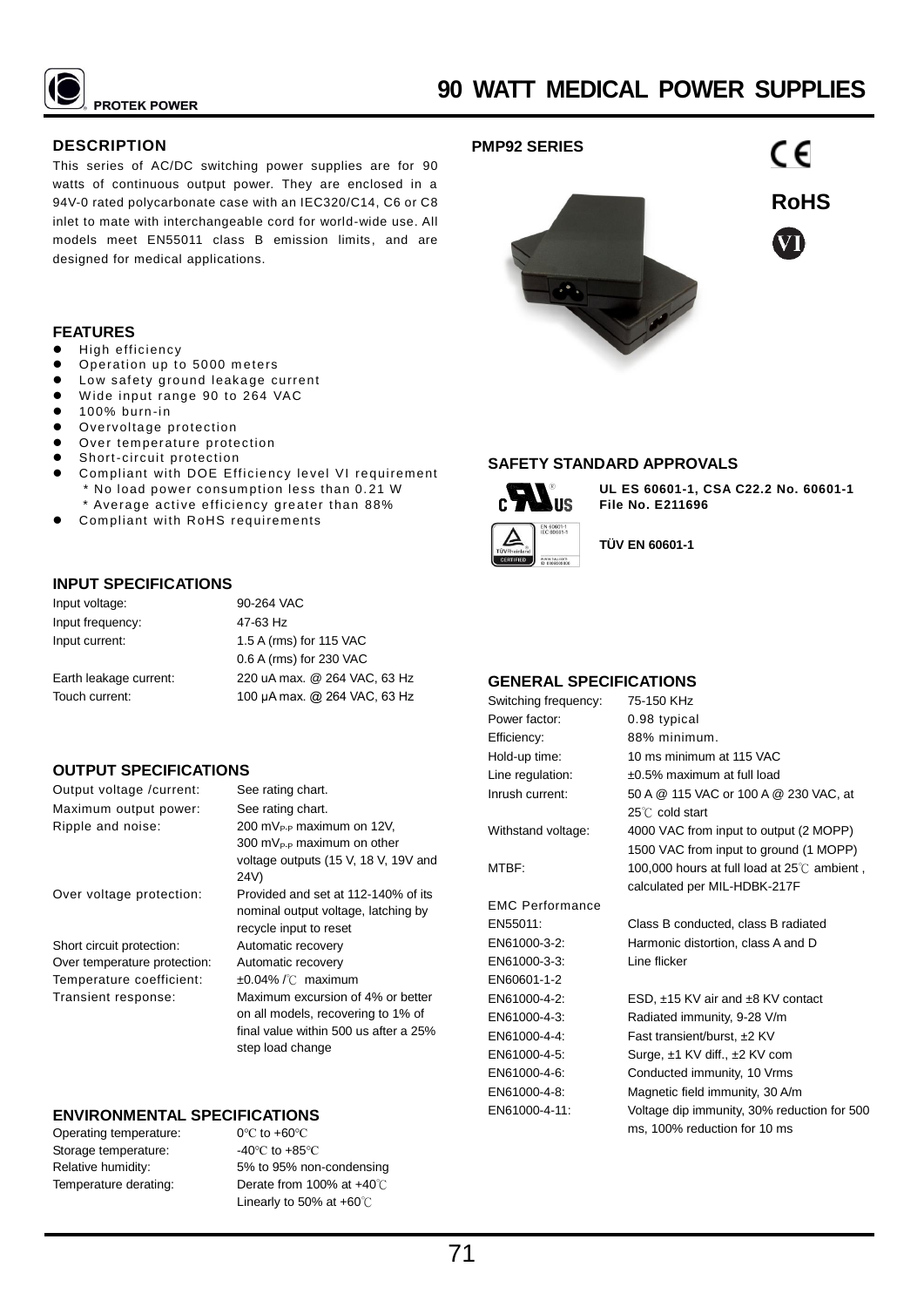### **OUTPUT VOLTAGE/CURRENT RATING CHART**

|             | Model <sup>(1)</sup> | Output |         |         | <b>Average Active</b> |                  |                   |                             |
|-------------|----------------------|--------|---------|---------|-----------------------|------------------|-------------------|-----------------------------|
|             |                      |        | Min.    | Max.    |                       | Ripple &         |                   | <b>Efficiency (typical)</b> |
| Class-I     | Class-II             | V1     | Current | Current | Tol.                  | Noise $(2)$      | <b>Max. Power</b> | @ 115 / 230 Vac             |
| PMP92-12    |                      | 12.0V  | 0 A     | 7.50 A  | ±5%                   | 200 mV           | 90 W              | 88/89%                      |
| PMP92S-12   | <b>PMP92SF-12</b>    | 12.0V  | 0 A     | 7.50 A  | ±5%                   | 200 mV           | 90 W              | 88/89%                      |
| PMP92-13    |                      | 15.0 V | 0A      | 6.00 A  | ±5%                   | 300 mV           | 90 W              | 88/89%                      |
| PMP92S-13-1 | PMP92SF-13-1         | 18.0 V | 0 A     | 5.00 A  | ±5%                   | 300 mV           | 90 W              | 88/89%                      |
| PMP92-13-2  |                      | 19.0 V | 0A      | 4.74 A  | ±5%                   | $300 \text{ mV}$ | 90 W              | 88 / 89%                    |
| PMP92S-13-2 | PMP92SF-13-2         | 19.0 V | 0 A     | 4.74 A  | ±5%                   | 300 mV           | 90 W              | 88/89%                      |
| PMP92-14    |                      | 24.0 V | 0 A     | 3.75A   | ±5%                   | $300 \text{ mV}$ | 90 W              | 88/89%                      |
| PMP92S-14   | <b>PMP92SF-14</b>    | 24.0 V | 0 A     | 3.75A   | ±5%                   | 300 mV           | 90 W              | 88/89%                      |

NOTES:

1. PMP92-1X Class I models are equipped with IEC320/C14 inlet, and PMP92S-1X Class I models with IEC320/C6 inlet. PMP92SF-1X Class II models are equipped with IEC320/C8 inlet.

2. Ripple and noise is maximum peak to peak voltage value measured at output within 20 MHz bandwidth, at rated line voltage and 100% load with a 47 μF tantalum capacitor in parallel with a 0.1 μF ceramic capacitor across the output.

#### **MECHANICAL SPECIFICATIONS**

#### **PMP92 Models**





- 1. Dimensions shown in inches [mm]
- 2. Tolerance 0.02 [0.5] maximum
- 3. Weight: 350 grams (0.772 lbs.) approx.